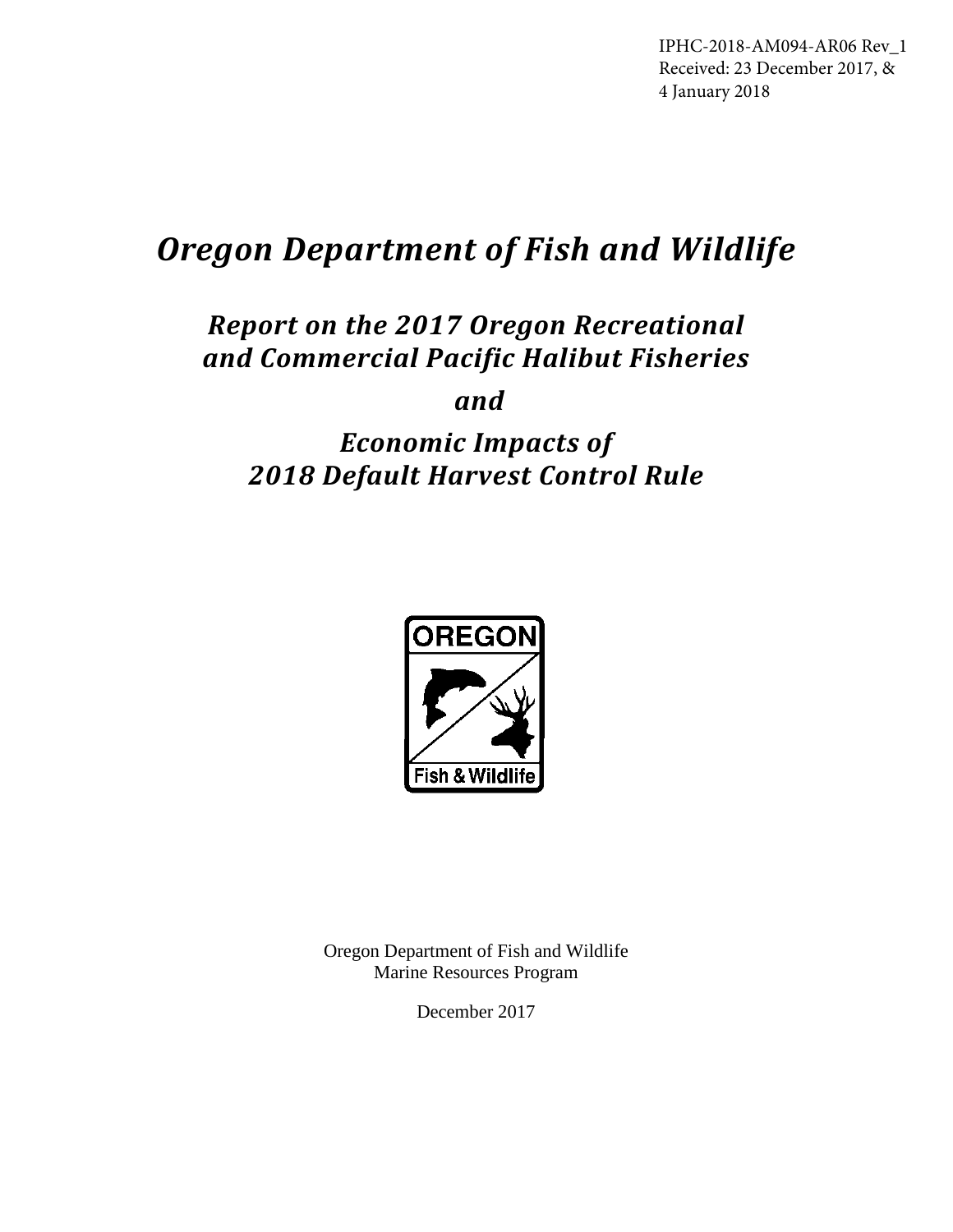## *2017 Oregon Recreational Fisheries*

## *Allocation*

Beginning in 2014, the Oregon recreational Pacific halibut fishery has received 20.0 percent of the Area 2A Total Allowable Catch (TAC), or catch limit as indicated in the Pacific Fishery Management Council (PFMC) "Pacific Halibut Catch Sharing Plan" (CSP). Previously, the Oregon and California recreational fisheries had been combined and received 20.6 percent of the Area 2A TAC. Beginning 2016, 2.3 percent of the Oregon recreational allocation was allocated to the Columbia River subarea (Leadbetter Point, Washington to Cape Falcon, Oregon; Figure 1). The Central Oregon Coast Subarea (Cape Falcon to Humbug Mountain) was allocated 93.79 percent and the Southern Oregon Subarea (Humbug Mountain to the OR/CA Border) received 3.91 percent of the Oregon recreational allocation.

### *Recreational Catch Monitoring*

Catch estimates were derived using data obtained from the Oregon Recreational Boat Survey (ORBS). Catches, by port and boat type (charter or private), were calculated by applying trip level data obtained from dockside sampling (mean anglers per boat, mean fish weight, mean fish per angler, proportion of trips targeting Pacific halibut, proportion of non-targeted trips with incidental catch of Pacific halibut) to total effort counts (boats). Samplers were instructed to measure the lengths of all Pacific halibut from every other boat sampled, for both the private and charter fleets. This information was used to estimate total weight of fish landed. In 2017, statewide, 3,809 Pacific halibut were sampled, which was 32.4 percent of the estimated 11,754 Pacific halibut landed into Oregon (Table 1).

### *Groundfish Retention*

For 2017, retention of all groundfish except other flatfish species (new in 2015), sablefish and Pacific cod were once again prohibited in the Columbia River and Oregon Central Coast all-depth fisheries if Pacific halibut were aboard the vessel. This provision is to reduce incidental take of yelloweye rockfish, federally classified as an overfished species. Sablefish and Pacific cod were allowed to be retained as they are rarely targeted; rather, take in the directed halibut fishery is often incidental. Groundfish retention was allowed in the nearshore halibut fishery (in areas open for groundfish fishing) when the all-depth fishery was closed and in the Southern Oregon subarea because the majority of halibut fishing occurs inside of 40 fathoms, where yelloweye rockfish are less abundant and have higher survival after release.

Since 2005, the high relief area of Stonewall Bank, located approximately 15 miles off Newport, has been closed to halibut fishing (Figure 1). The intent of this provision is also to reduce the incidental take of yelloweye rockfish.

### *Discussion*

#### *Columbia River Subarea (Leadbetter Point, Washington to Cape Falcon, Oregon)*

In 2017, the Columbia River fishery was scheduled to have two openings, an all-depth season beginning the 1<sup>st</sup> Thursday of May, continuing 4 days per week (Thurs-Sun) until the quota was attained or September 30, and a nearshore fishery opening the Monday after the first all-depth opening, continuing 3 days per week (Mon-Wed) until the quota was attained or September 30. On May 25, 2017 the all-depth season closed with a total of 11,371 pounds caught, which was 928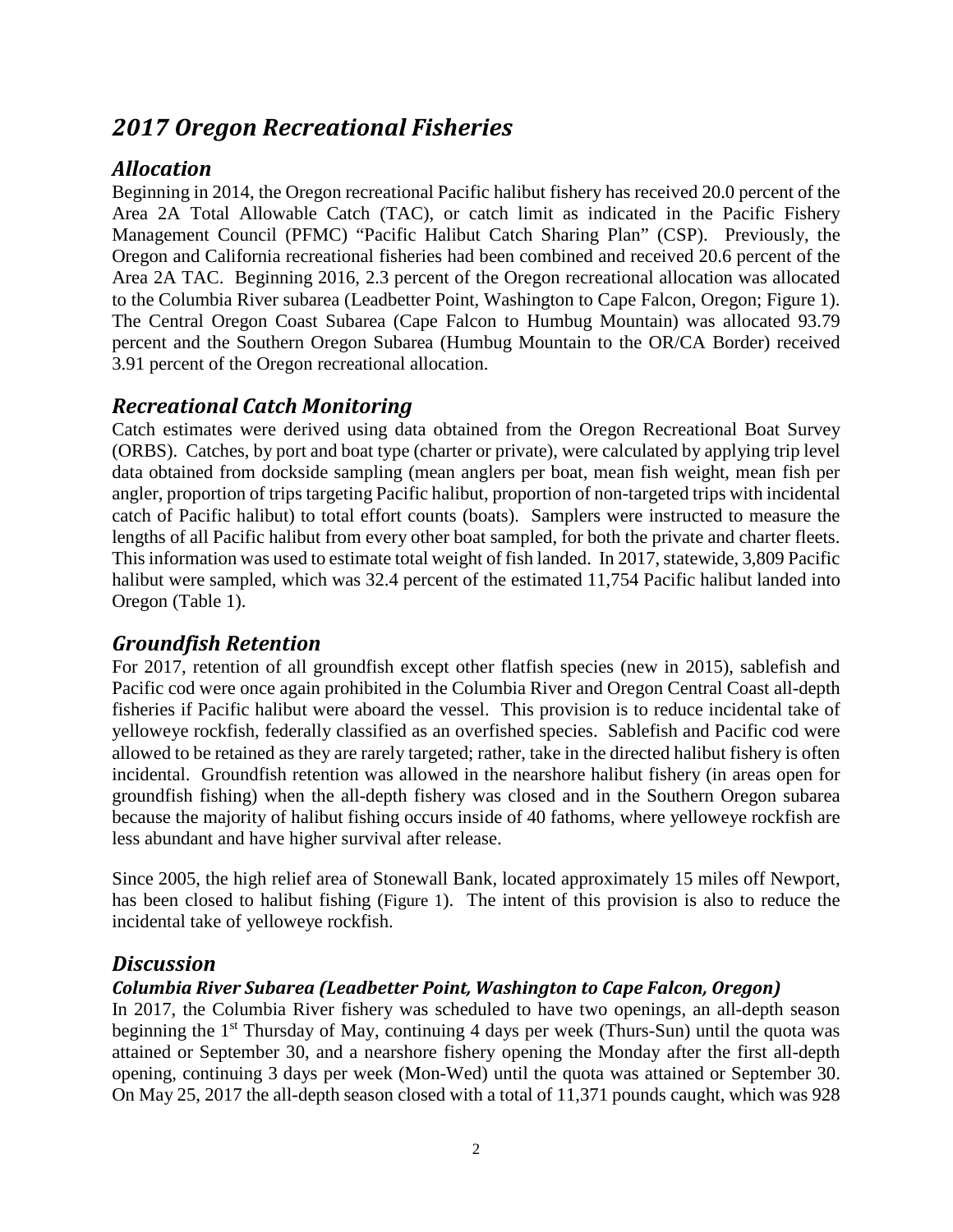pounds under the 12,299 pound allocation. In mid-June, the Washington Department of Fish and Wildlife (WDFW) determined that there was enough allocation remaining to open all Washington subareas, including the Columbia River Subarea, with the 928 pounds remaining, for one more day of all-depth fishing. ODFW agreed to reopen the Columbia River Subarea on June 17, 2017 for one additional day. Effort and landings on that additional open day were higher than anticipated, with 2,459 pounds landed, bringing total landings to 13,830 pounds, 1,531 pounds over the allocation. The overage in the all-depth season was greater than what was set aside for the nearshore season. Therefore, the nearshore season closed on June 23. There had been minimal effort and 184 pounds landed in the nearshore fishery at that time. An estimated 1,044 pounds (7.5 percent of the total subarea catch) were landed into Oregon ports, all from the all-depth season (Table 1). The total Oregon contribution to the subarea catch limit was 5,905 pounds, 2.3 percent of the Oregon recreational allocation.

#### *Oregon Central Coast Subarea (Cape Falcon to Humbug Mountain)*

The fishery in this subarea has two components: a shallow nearshore fishery and a directed alldepth fishery (spring and summer seasons).

#### *Nearshore fishery (inside 40 fathoms)*

Beginning in 2010, anglers began targeting halibut inside 40 fathoms rather than just catching incidentally on bottomfish or other trips, resulting in earlier than anticipated closures. To extend the season, in 2013 the nearshore fishery was changed from seven days per week to three days per week (Thursday, Friday, and Saturday). However, the nearshore season closed within one calendar day of when it had in 2012, even with the three day per week openings. Many anglers were unhappy with the three day per week openings, and requested going back to seven day per week, but opening later in the year. The intention was to allow halibut opportunities later into the summer months. Therefore, beginning in 2014, the nearshore fishery opened on July 1, seven days per week and remained open through October 31, or until allocation attainment. Due to leaving some allocation unharvested in 2014, anglers requested that the fishery opening date be moved to June 1, beginning in 2016.

In 2017, the initial allocation to the central coast nearshore fishery was 28,897 pounds. Through July 30, there were 27,967 pounds landed, leaving only 930 pounds remaining. The nearshore fishery was then closed beginning on July 31. The week prior to the Labor Day holiday weekend, ODFW consulted with the National Marine Fisheries Services (NMFS) and International Pacific Halibut Commission (IPHC) on the status of Oregon recreational fisheries. It was determined at that time that the Southern Oregon Subarea was unlikely to take the entire allocation prior to the regulator closure of October 31, therefore 4,000 pounds was transferred to the Central Oregon Coast Subarea nearshore fishery, allowing it to reopen on August 28. On September 22, the 2,734 pounds remaining from the summer all-depth season were moved to the nearshore fishery to keep it open through the regulatory closure of October 31. Total catch was 34,865 pounds, which was 766 pounds (2 percent) under the adjusted allocation of 35,631 pounds.

#### *All-depth fishery*

The directed all-depth fishery, split into spring (May-July) and summer (August-October) seasons, is allocated 88 percent of the Oregon Central Coast subarea catch limit. In 2017, 71.6 percent of that amount (151,712 pounds) was allocated to the spring fishery and the remainder to the summer fishery (60,203 pounds).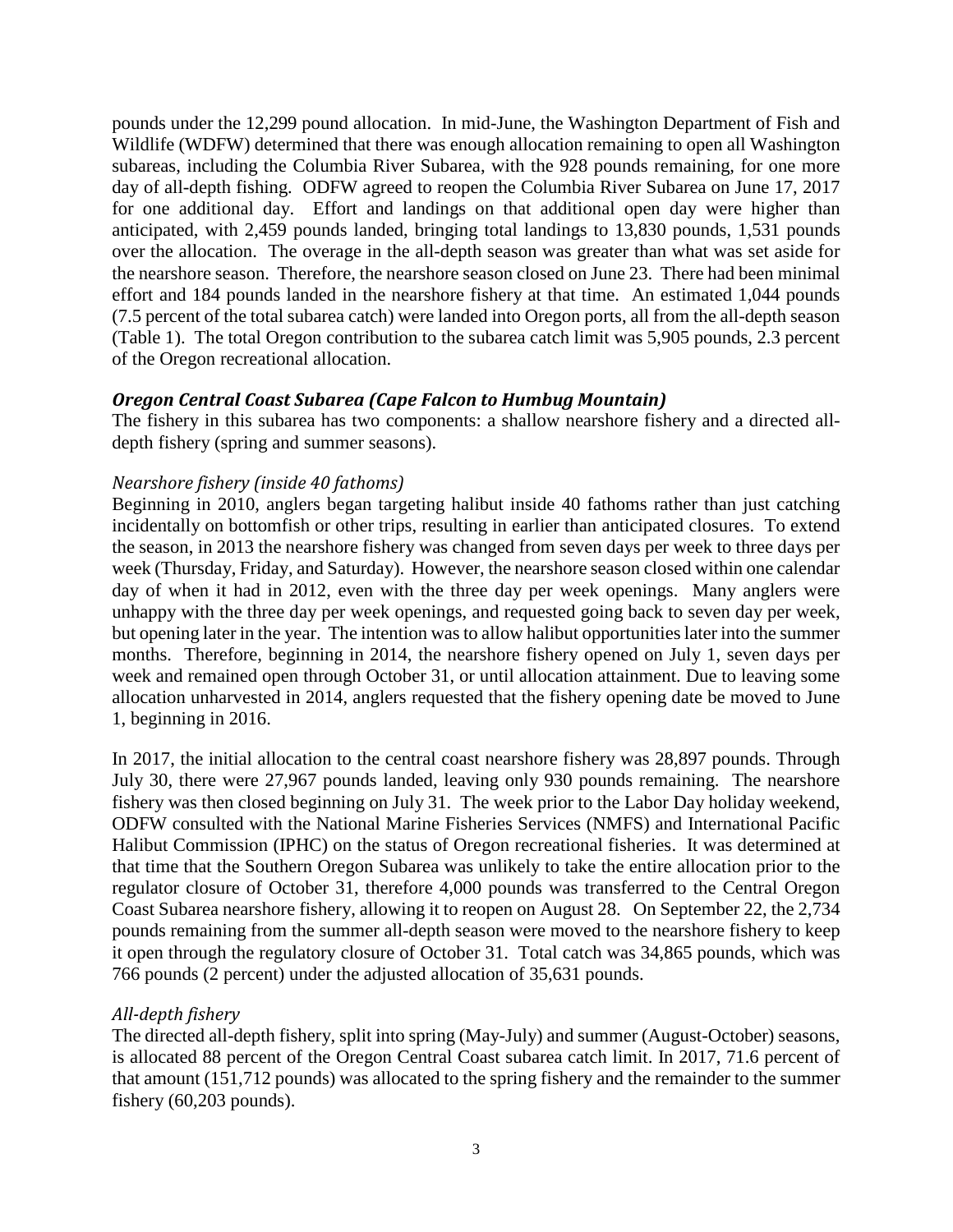The 2017 spring season was managed in two periods, each with fishing allowed Thursday, Friday and Saturday. The first period was managed under the fixed-day approach in use since 1995: a number of fixed dates are set preseason so anglers can plan their fishing in advance, with the intent to not exceed the spring catch limit. Any remaining poundage is available for a second open period in the spring; these "make-up" dates are also set preseason. The first period (fixed-day season) was open for 15 days on May 11-13; May 18-20; June 1-3; June 8-10; and June 15-17. During the five fixed openings, there were two that had low effort and landings due to weather and ocean conditions, the other three had good weather allowing for high effort. After the fixed dates, enough quota remained for three back-up days of fishing. The total catch from the spring season was 145,634 pounds (Table 1), or 96 percent of the spring all-depth catch limit. The remaining 6,078 pounds was shifted to the summer all-depth fishery.

The 2017 summer fishery was set preseason to open every other Friday and Saturday from August 4 through October 31. The opening weekend, had good weather which allowed for more effort and landings than seen in the last two summers' opening weekend. Weather conditions were not as favorable the following two openings. After the fourth opening, ODFW consulted with IPHC and NMFS and determined that not enough quota remained for any additional all-depth days. Therefore, the remaining 2,734 pounds were transferred to the nearshore fishery. The total catch in the summer fishery was 63,547 pounds (Table 1), under the revised summer fishery catch limit of 66,281 pounds by 2,734 pounds (4 percent).

#### *Combined Nearshore and All-Depth Fisheries*

The combined catch from the nearshore and all-depth fisheries was 244,046 pounds, or 101 percent of the 240,812 pound initial total allocation (99.6 percent of the adjusted 244,812 pound allocation) for the Oregon Central Coast subarea.

#### *Southern Oregon Subarea*

Until 2011, Pacific halibut were rarely targeted off Oregon in the former South of Humbug subarea as this area is located in what was thought to be the southern edge of the species' range. Beginning in 2014, a new Southern Oregon Subarea was created from Humbug Mountain to the Oregon/California Border. The Southern Oregon subarea received 3.91 percent of the Oregon recreational allocation (10,039 pounds). During 2017, as in 2015 and 2016, early season had little success compared to 2010-2013 primarily due to unfavorable current and weather conditions. Effort and catch picked up some in late July when other opportunities began to decrease and the weather and ocean became more favorable. There was minimal effort or catch from this subarea after Labor Day weekend, again primarily due to weather conditions. In late August, this subarea was not anticipated to require its entire allocation, and 4,000 pounds were transferred to the Central Oregon Coast Subarea nearshore season. The intent was to keep both fisheries open through the regulatory closure of October 31, which was achieved. The catch estimate for the Southern Oregon subarea was 2,811 pounds, under the adjusted allocation of 6,039 pounds by 3,228 pounds, 53 percent.

#### *Summary*

The combined catch of Pacific halibut in the 2017 Oregon recreational fisheries is estimated at 247,900 pounds. The catch was comprised of an estimated 11,754 fish averaging 21.1 pounds net weight (Table 1). An estimated 20,400 halibut targeted angler trips contributed \$2.5 million, via spending on trip- and fishing-related expenses such as hotels, lodging, tackle, and other items.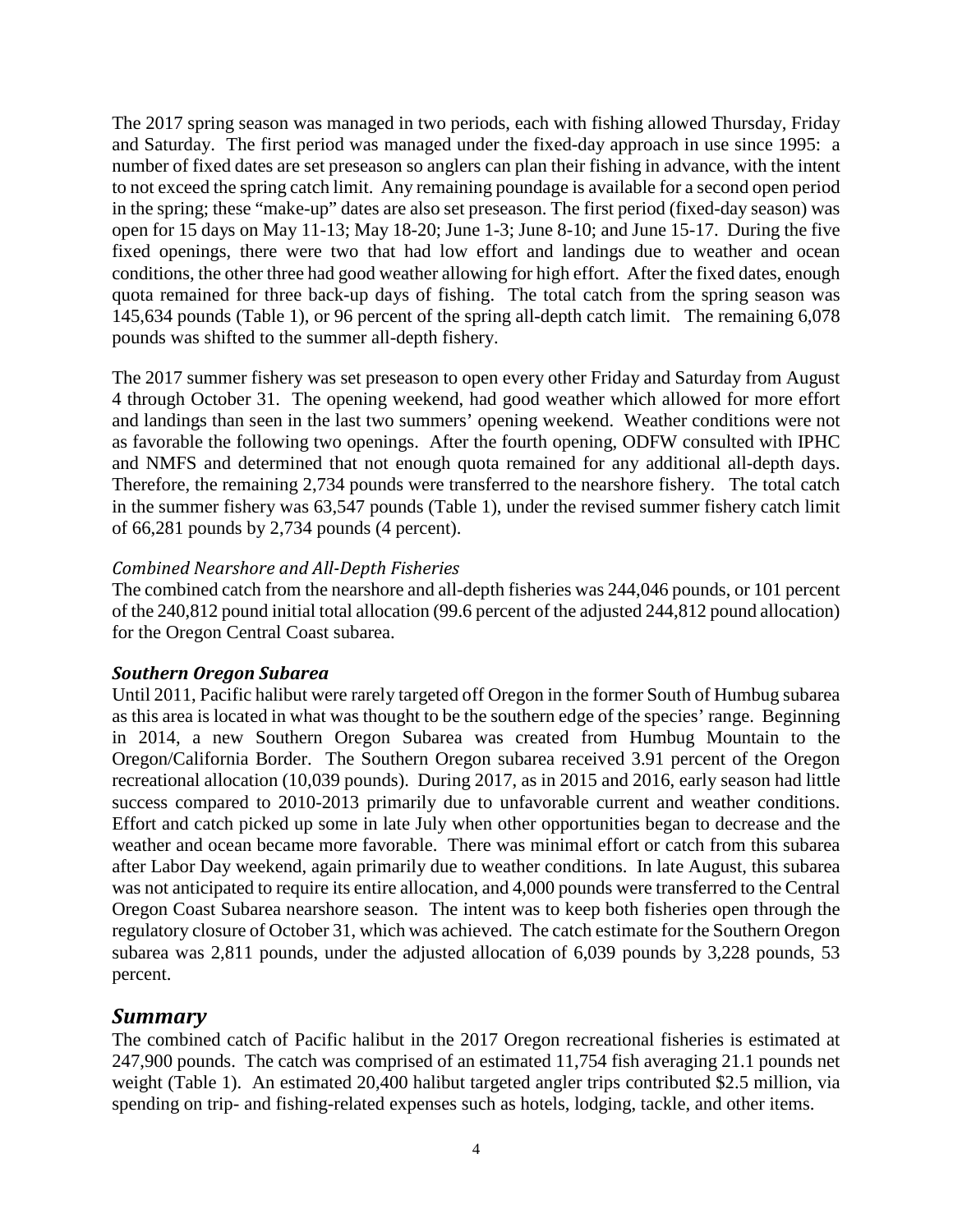

**Figure 1. Maps with Oregon Pacific halibut recreational regulation locations, including Stonewall Bank Yelloweye Rockfish Conservation Area**

| <b>Subarea</b>             | <b>Season</b>    | No. of<br><b>Halibut</b><br><b>Sampled</b> | Average<br>Weight<br>(net lbs.) | No. of<br><b>Halibut</b><br><b>Harvested</b> | <b>Total Pounds</b><br>(Net Weight) |
|----------------------------|------------------|--------------------------------------------|---------------------------------|----------------------------------------------|-------------------------------------|
| Columbia<br>River          | All-Depth        | 38                                         | 14.1                            | 74                                           | 1,044                               |
|                            | <b>Nearshore</b> | $\theta$                                   | N/A                             | $\overline{0}$                               | $\theta$                            |
| Central<br>Oregon<br>Coast | Spring All-Depth | 2,126                                      | 20.4                            | 7,132                                        | 145,634                             |
|                            | Summer All-Depth | 1,070                                      | 22.1                            | 2,876                                        | 63,547                              |
|                            | Nearshore        | 510                                        | 22.4                            | 1,557                                        | 34,865                              |
| Southern Oregon Subarea    |                  | 65                                         | 24.4                            | 115                                          | 2,811                               |
| <b>Total</b>               |                  | 3,809                                      | 21.1                            | 11,754                                       | 247,900                             |

**Table 1. 2017 Oregon Pacific halibut recreational fishery catch data.**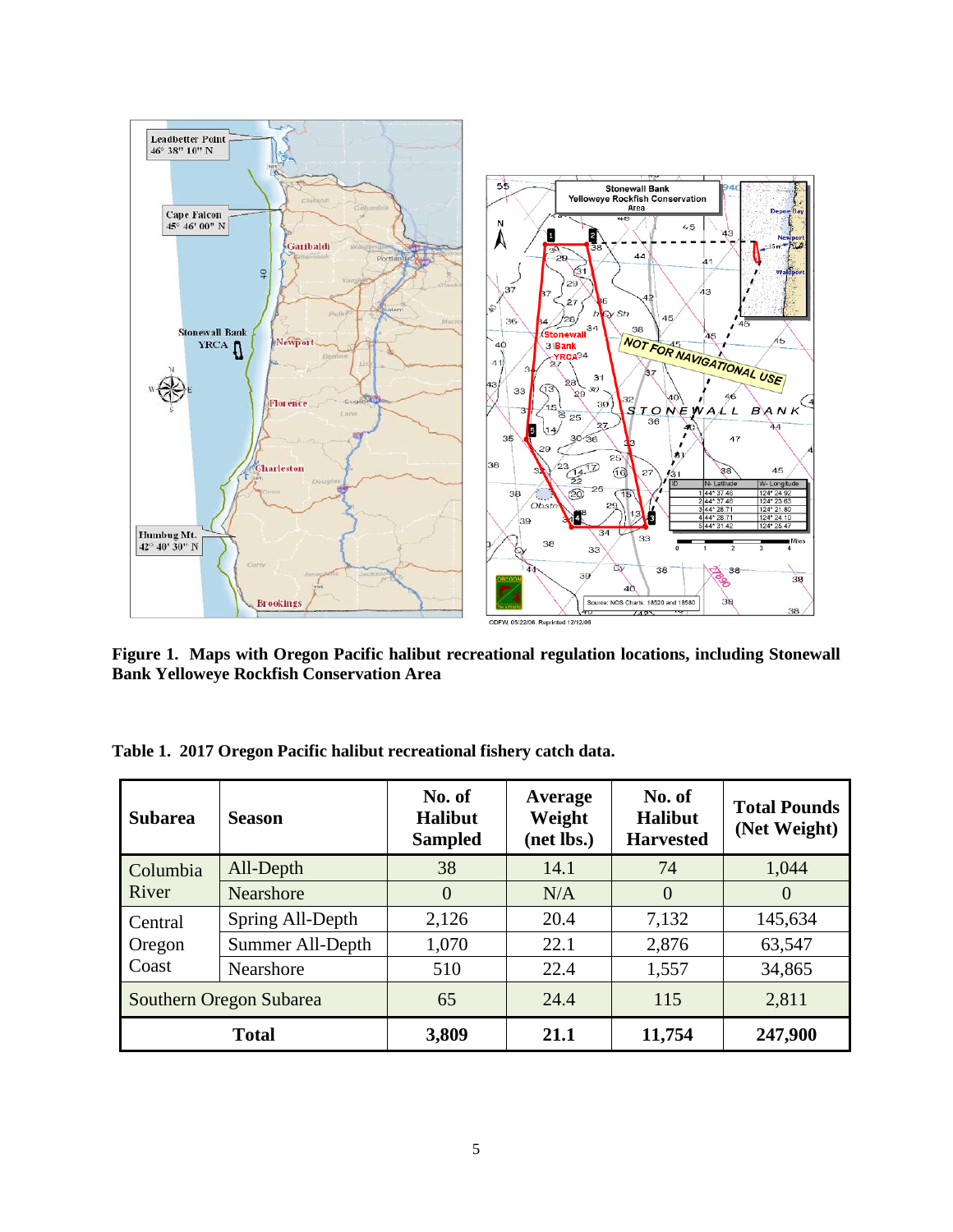## *2017 Oregon Commercial Fishery*

A brief review of Oregon's commercial Pacific halibut fishery in recent years with a focus on 2017 is below<sup>1</sup>. A more detailed report prepared in 2014 on the economics of Oregon's recreational and commercial fisheries is available at:

www.dfw.state.or.us/MRP/finfish/halibut/docs/management/EconomicHalibutReport2014.pdf

## *Participation*

The Oregon commercial halibut fishery provides a small amount of harvest revenue to a relatively large number of participants. A few vessels are dependent on the fishery for a majority of their annual revenue. The explanation for the large number of participants includes the low gear-up costs for participation, and open access licensing. In addition to directed fishery participation, there are many participants in the incidental halibut salmon troll fishery. Oregon-registered vessels with an IPHC license for commercial halibut in Area 2A are shown in Table 2. Approximately 50 percent of those vessels that had directed commercial licenses made deliveries of Pacific halibut in 2017; as did approximately 34 percent of those with incidental troll salmon licenses. While the average per-vessel harvest revenue is somewhat minor in recent years for the directed halibut fishery (\$1,000 to \$10,000), there may be some participation motivated by wanting to continue a landings history if this currently open-access, derby style fishery were to become an individual fishing quota fishery in the future. Additionally, with some limited opportunities in other fisheries, such as salmon, some vessels may be expanding their annual portfolio of fisheries they participate in to keep the vessel fishing and earning income.

Table 2. Number of Oregon-registered vessels with an IPHC license for commercial halibut fisheries in Area 2A, 2012-2017

| <b>Oregon Registered Vessels</b>            | 2012 | 2013 | 2014 | 2015     | 2016 | 2017 |
|---------------------------------------------|------|------|------|----------|------|------|
| Directed Commercial                         | 115  | 88   | 99   | 92       | 109  | 135  |
| Incidental Sablefish (N of Pt.<br>Chehalis) |      | 0    | 2    | $\Omega$ |      |      |
| Directed and Incidental Sablefish           | 4    | 8    |      |          |      |      |
| Incidental Troll Salmon                     | 173  | 192  | 239  | 230      | 193  |      |

## *Harvesting and Processing*

During the directed fishery, there were 229,000 round weight pounds landed into Oregon at an exvessel value of \$1.39 million in 2017 (Table 3). During the incidental to salmon troll fishery, there were 4,000 pounds round weight landed into Oregon, for an ex-vessel value of \$0.027 million in 2017. Halibut ex-vessel prices averaged \$6.05 per round weight pound in 2017. There were a total of 118 unique vessels that had shoreside halibut landings in Oregon in 2017. Of the 105 vessels, 39 vessels landed halibut with troll gear (i.e., the incidental salmon fishery), and 66 landed halibut with longline or hook and line gears (i.e., the directed fishery). There were also 13 vessels

<sup>|&</sup>lt;br>|<br>| <sup>1</sup> Full report: http://www.dfw.state.or.us/MRP/finfish/halibut/docs/management/EconomicHalibutReport2016.pdf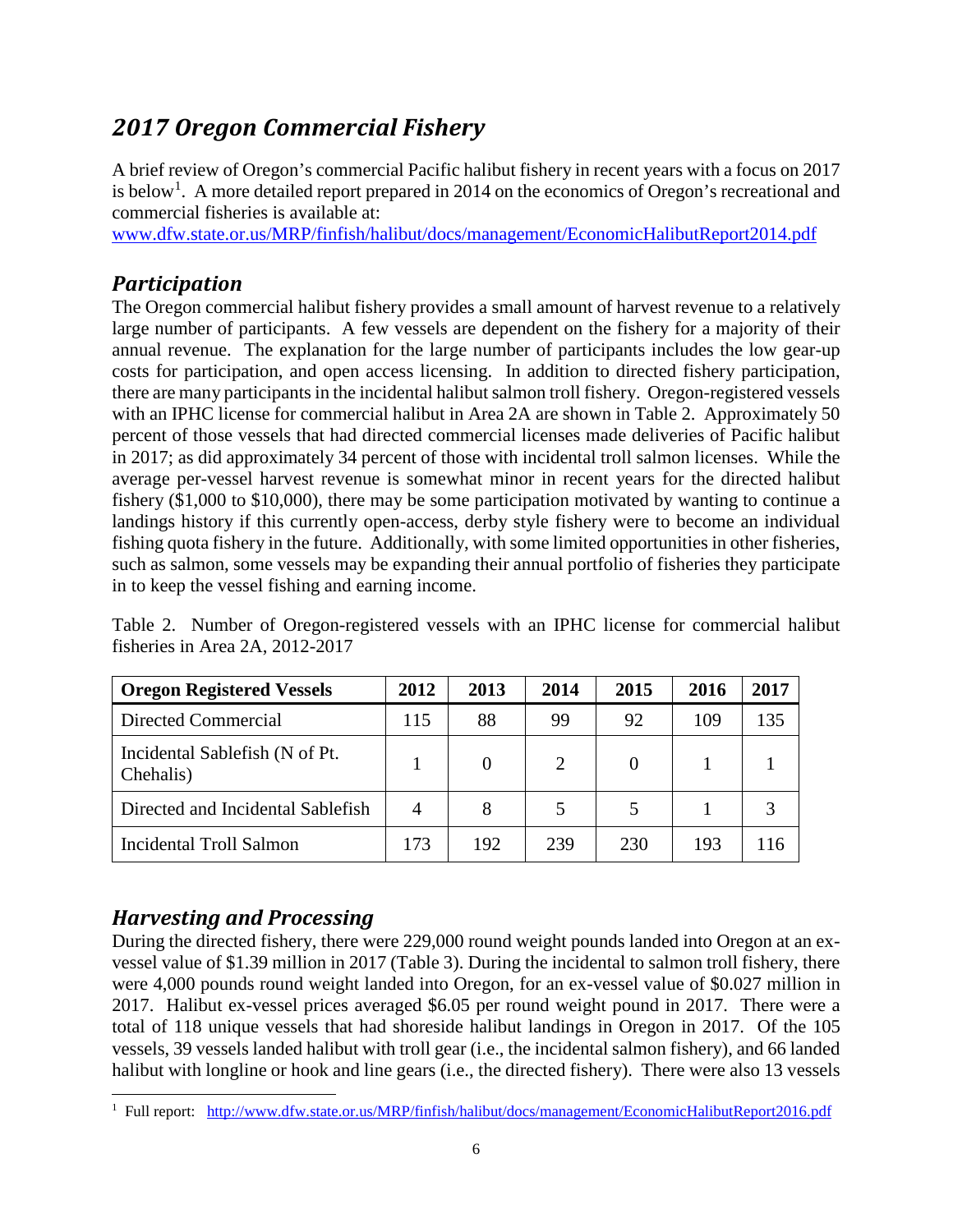that landed halibut in the shoreside Pacific whiting fishery<sup>1</sup> in 2016. There were 144 deliveries in the directed fishery, 85 deliveries in the incidental salmon troll fishery, and 28 deliveries in the shoreside whiting fishery in 2017 (Table 3). Forty-five percent of the vessels in the directed fishery had less than \$10,000 in ex-vessel revenue in 2017, while only 15 percent had over \$50,000 in exvessel revenue. The average ex-vessel revenue in 2017 was \$21,000, while the median was approximately \$11,000.

| <b>Sector</b>          | # of<br><b>Vessels</b> | #<br>deliveries | <b>Pounds</b><br><b>Landed</b> | Avg. Ex-vessel<br>price per pound | <b>Total Ex-</b><br><b>Vessel Price</b> |  |
|------------------------|------------------------|-----------------|--------------------------------|-----------------------------------|-----------------------------------------|--|
| Incidental with Salmon | 39                     | 85              | 3,985                          | \$6.83                            | \$27,213.00                             |  |
| Directed fishery       | 66                     | 144             | 229,158                        | \$6.05                            | \$1,386,231.00                          |  |
| Shoreside whiting      | 13                     | 28              | 648                            | \$0.00                            | \$0.00                                  |  |
| <b>Total</b>           | 118                    | 257             | 233,791                        | \$6.06                            | \$1,413,444.00                          |  |

**Table 3. Summary of commercial Pacific halibut fisheries information.**

Fifteen processors or buyers purchased over \$10,000 of landed halibut each in 2017, and this comprised over 98 percent of all halibut landings in Oregon. The top three processors or buyers purchased about 71 percent of all Oregon halibut landings.<sup>2</sup>

## *Economic Impacts of 2018 Catch Alternatives*

To inform the biological and economic trade-offs associated with the Area 2A catch alternatives for 2018, ODFW compared the difference in total economic impacts between: (1) the 2017 status quo catch limit (Fishery Constant Exploitation Yield, FCEY) of 1.33 million pounds, and (2) the 2018 FCEY of 0.47 million pounds that results from application of the reference spawning potential ratio (SPR) and the IPHC's interim management procedure<sup>3</sup>. A 2018 FCEY of 0.47 million pounds would be a 65% reduction (-0.86 million pounds) from 2017, and would be projected to decrease the total value of the West Coast halibut fishery by USD \$5.4 million in personal income and 108 jobs (Table 4).

These economic impact projections are based on the predicted reductions of ex-vessel revenue for each West Coast commercial fishery (i.e., tribal and non-tribal by state) and predicted reductions in recreational private and charter trips for each state, which are then expanded to total economic impacts (income and jobs) via the use of the respective "multipliers" from the IO-PAC model (Leonard and Watson 2011) that is used by the National Marine Fisheries Service to evaluate economic impacts for West Coast fisheries. Source data are the PacFIN database for commercial revenues (excluding research/survey sales) and the RecFIN database for recreational angler trips.

 $<sup>1</sup>$  The Pacific whiting fishery is a maximized retention fishery. Harvesters are not paid for the landings and processors</sup> typically distribute the fish to food banks or destroy them

<sup>2</sup> Processor receipts of halibut include research, discard, trawl, and catch from outside the EEZ.

<sup>3</sup> Preliminary Pacific halibut catch tables for 2018. IPHC-2017-IM093-09. I. Stewart, 27 November 2017.